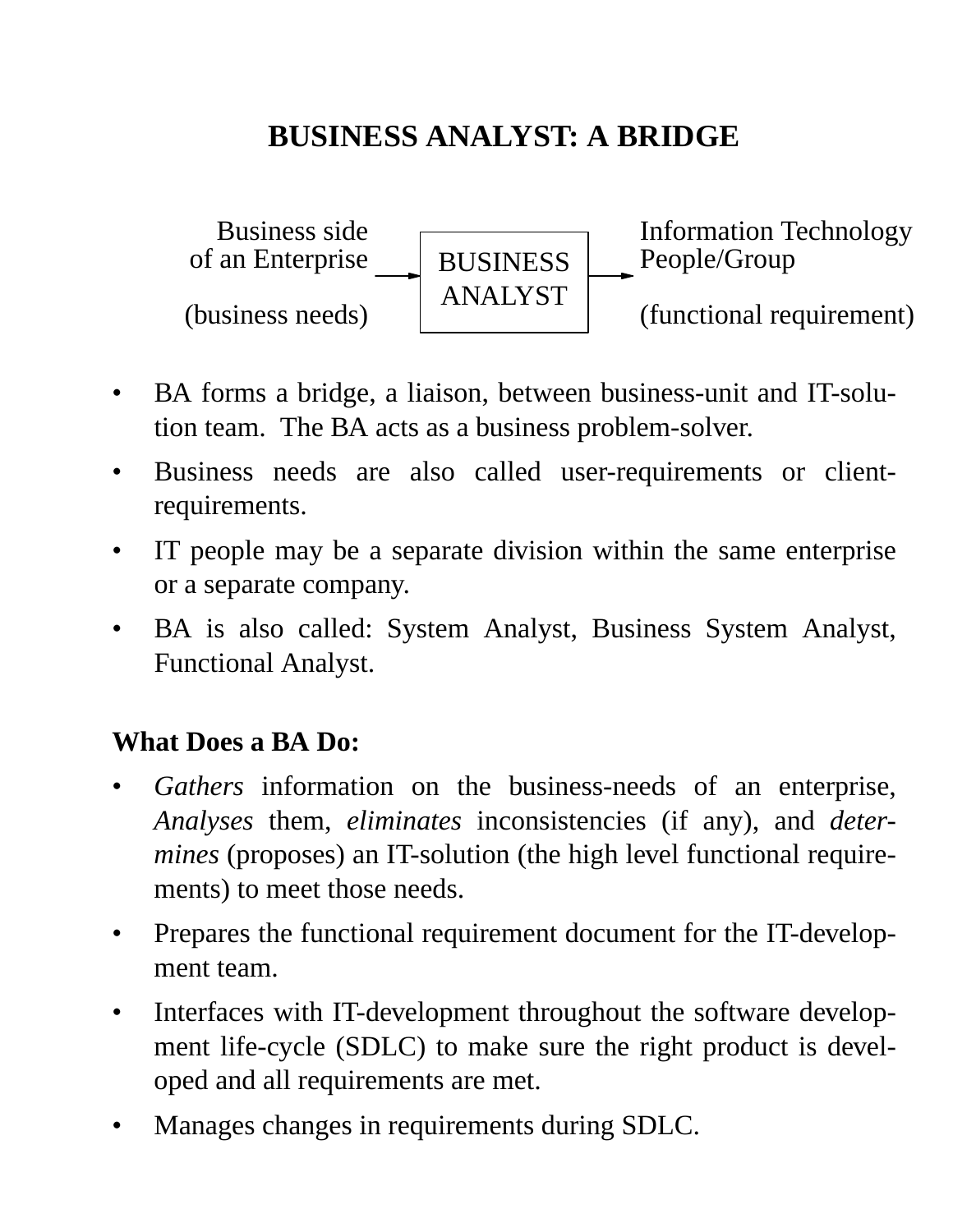### **EXAMPLE OF BUSINESS NEED AND FUNCTIONAL REQUIREMENTS**

#### **Example:**

Business Need: Online (web-based) hotel reservation

Two Funct. Reqrs: *Show general view of hotel + its surrounding* 

- City-map + points of interests + hotel location
- Numbered room-layout on each floor
- Each room color coded by price category

*Show reservation page + related info*

- Reservation/Inform. desk telephone + email
- Room availability for selected dates
- On-line calender
- Cancellation policy
- Customer information entry
- Online payment options with credit-card
- Reservation confirmation

#### **Caution:**

• Details of web-page contents, their organization in the displays, and navigation options are not specified. (They will be part of "design".)

### **What is Challenging to BA:**

- Understanding business needs and the potential IT solutions.
- Requires domain-knowledge/expertise of two different domains.

#### **Question:**

- •? Add few more items in the list of functional requirements above.
- •? List some of the items in functional requirement for a business need for a meeting-scheduler of managers in a large company.